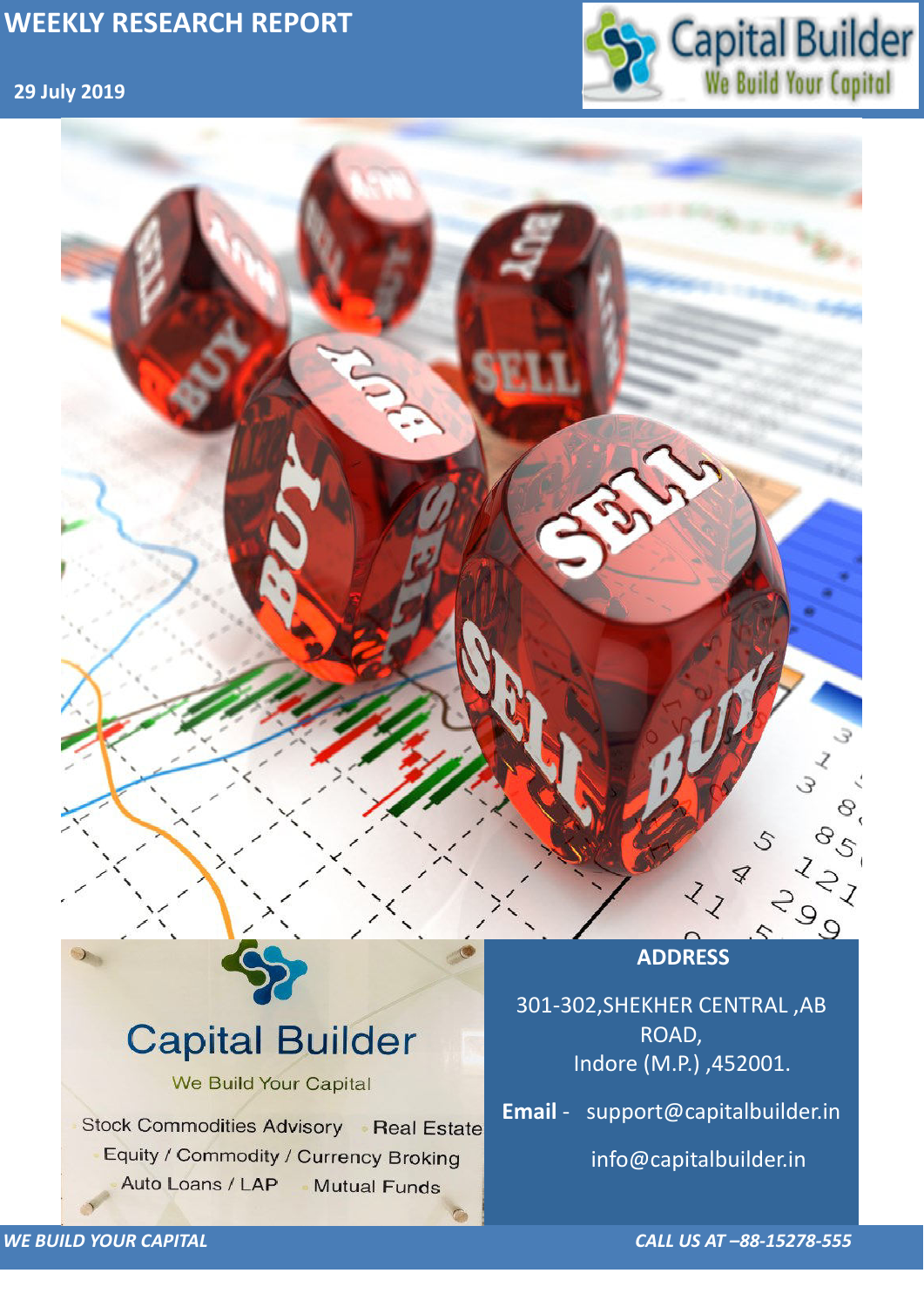## **29 July 2019**



#### *WE BUILD YOUR CAPITAL CALL US AT –88-15278-555*

### **Top stories this week**

EVs get a tax boost as GST rate slashed to 5% from 12% The government will also reportedly hike the registration charges exponentially for petrol and diesel vehicles, thereby giving a push to electric vehicles.

The good, bad and ugly of low interest rates, according to Howard Marks

US market hitting fresh record highs largely on expectations of another round of easily by the US Federal Reserve in its next policy meeting on July 30-31.

CBDT gives 2 months extension to I-T Dept to finalise assessment in demonetisation cases

The assessing officers (AOs) of the Income Tax Department had earlier this month petitioned the Central Board of Direct Taxes (CBDT) to extend the deadline, saying it was 'humanly impossible' to finish the task by July as it requires a lot of 'paperwork and manpower'.

RBI Guv says currency manipulation charges sound hegemonic Questioning how can some countries call others 'currency manipulators,' he said such labelling should not be a bilateral prerogative as there are multi-lateral institutions like the International Monetary Fund exist to do such policing.

Sebi eases rules for new exchanges to provide incentives under LES The move comes after the regulator noted that 'an exchange in early years of its formation or commencement of business may not be able to generate profits or have free reserves from business operations'.

Rupee snaps 4-day losing streak; settles 15 paise up at 68.89 vs USD At the interbank foreign exchange market, the local unit opened lower at 69.12, and shuttled between a high of 68.85 and a low of 69.14 during the day. The rupee finally closed at 68.89, up 15 paise over its previous close.

Sebi fixes minimum staggered delivery period of 5 days for commodity futures

At present, there is no uniformity in the length of staggered delivery period for commodity futures contracts across exchanges even for the same commodities, according to the Sebi circular.

The report quoted government data presented in the parliament, which stated that the annual turnover of the private sector in the defence and aerospace sector is around Rs 15,000 crore, while that of the public sector is about Rs 63,208 crore, which is four times that of the private sector.

Crude oil futures fell 0.33 percent to Rs 3,895 per barrel on July 26 after speculators booked profits at existing high levels.

Crude oil for delivery in August was trading lower by Rs 13, or 0.33 percent, at Rs 3,895 per barrel with a business volume of 49,295 lots on Multi Commodity Exchange (MCX).

The Sensex ended 454.22 points lower at 37,882.79 while Nifty ended at 11,284.30, down 134.95 points in the last week.

The Dow Jones Industrial Average rose 0.19% to end the week at 27,192.45 points, while the S&P 500 gained 0.74% to 3,025.86. The Nasdaq Composite added 1.11% to 8,330.21.

#### **Weekly Indices Change**

| <b>INDEX</b>                      | <b>CLOSE</b> | <b>P.CLOSE</b> | <b>CHANGES %</b> |  |  |  |
|-----------------------------------|--------------|----------------|------------------|--|--|--|
| <b>SENSEX</b>                     | 37882.79     | 38337.01       | $-1.18%$         |  |  |  |
| <b>NIFTY</b>                      | 11284.3      | 11419.2        | $-1.18%$         |  |  |  |
| <b>MIDCAP</b>                     | 13856.19     | 14078.34       | $-1.58%$         |  |  |  |
| <b>SMLCAP</b>                     | 13060.34     | 13310.35       | $-1.88%$         |  |  |  |
| <b>METAL</b>                      | 10077.52     | 10239.65       | $-1.58%$         |  |  |  |
| <b>OIL&amp;GAS</b>                | 13526.88     | 13905.95       | $-2.73%$         |  |  |  |
| <b>AUTO</b>                       | 16185.17     | 16261.58       | $-0.47%$         |  |  |  |
| <b>TECK</b>                       | 7616.63      | 7591.59        | 0.33%            |  |  |  |
| <b>BANKEX</b>                     | 33118.73     | 33464.04       | $-1.03%$         |  |  |  |
| IT                                | 15442.39     | 15455.03       | $-0.08%$         |  |  |  |
| <b>FMCG</b>                       | 11115.88     | 11087.43       | 0.26%            |  |  |  |
| HC                                | 12959.25     | 12772.44       | 1.46%            |  |  |  |
| <b>PSU</b>                        | 7129.13      | 7333.21        | $-2.78%$         |  |  |  |
| <b>INDEX</b>                      | <b>CLOSE</b> | <b>P.CLOSE</b> | <b>% CHANGE</b>  |  |  |  |
| <b>DOW</b>                        | 27192.4      | 27154.2        | 0.14%            |  |  |  |
| <b>NASDAQ</b>                     | 8,330.21     | 8,146.49       | 2.26%            |  |  |  |
| <b>FTSE</b>                       | 7549.06      | 7508.7         | 0.54%            |  |  |  |
| <b>NIKKEI</b>                     | 21516.5      | 21388          | 0.60%            |  |  |  |
| <b>HANGSENG</b>                   | 28060        | 28530          | $-1.65%$         |  |  |  |
| <b>Top Nifty50 Gainers Weekly</b> |              |                |                  |  |  |  |
| <b>COMPANY</b>                    |              | <b>VALUE</b>   | <b>%CHANGE</b>   |  |  |  |
| <b>YES Bank Ltd.</b>              |              | 96.05          | $+15.38$         |  |  |  |
| <b>Zee Entertainment En</b>       |              | 403.90         | $+14.44$         |  |  |  |
| <b>Asian Paints Ltd.</b>          |              | 1,526.45       | $+11.49$         |  |  |  |
|                                   |              |                |                  |  |  |  |

| <b>Bharti Infratel Ltd.</b>      | 270.20       | $+4.12$       |  |  |  |
|----------------------------------|--------------|---------------|--|--|--|
| <b>Top Nifty50 Losers Weekly</b> |              |               |  |  |  |
| <b>COMPANY</b>                   | <b>VALUE</b> | <b>CHANGE</b> |  |  |  |
| <b>UPL</b>                       | 601.55       | $-6.51$       |  |  |  |
| <b>HDFC</b>                      | 2,165.75     | $-5.98$       |  |  |  |
| <b>Adani Ports &amp; Speci</b>   | 381.65       | $-5.88$       |  |  |  |
| <b>Hind. Petrol</b>              | 275.35       | $-5.78$       |  |  |  |
| <b>Coal India</b>                | 210.65       | $-5.07$       |  |  |  |

**[Sun Pharma.](https://money.rediff.com/companies/sun-pharma/12540191)**  $\begin{array}{ccc} |439.95|+4.41 \end{array}$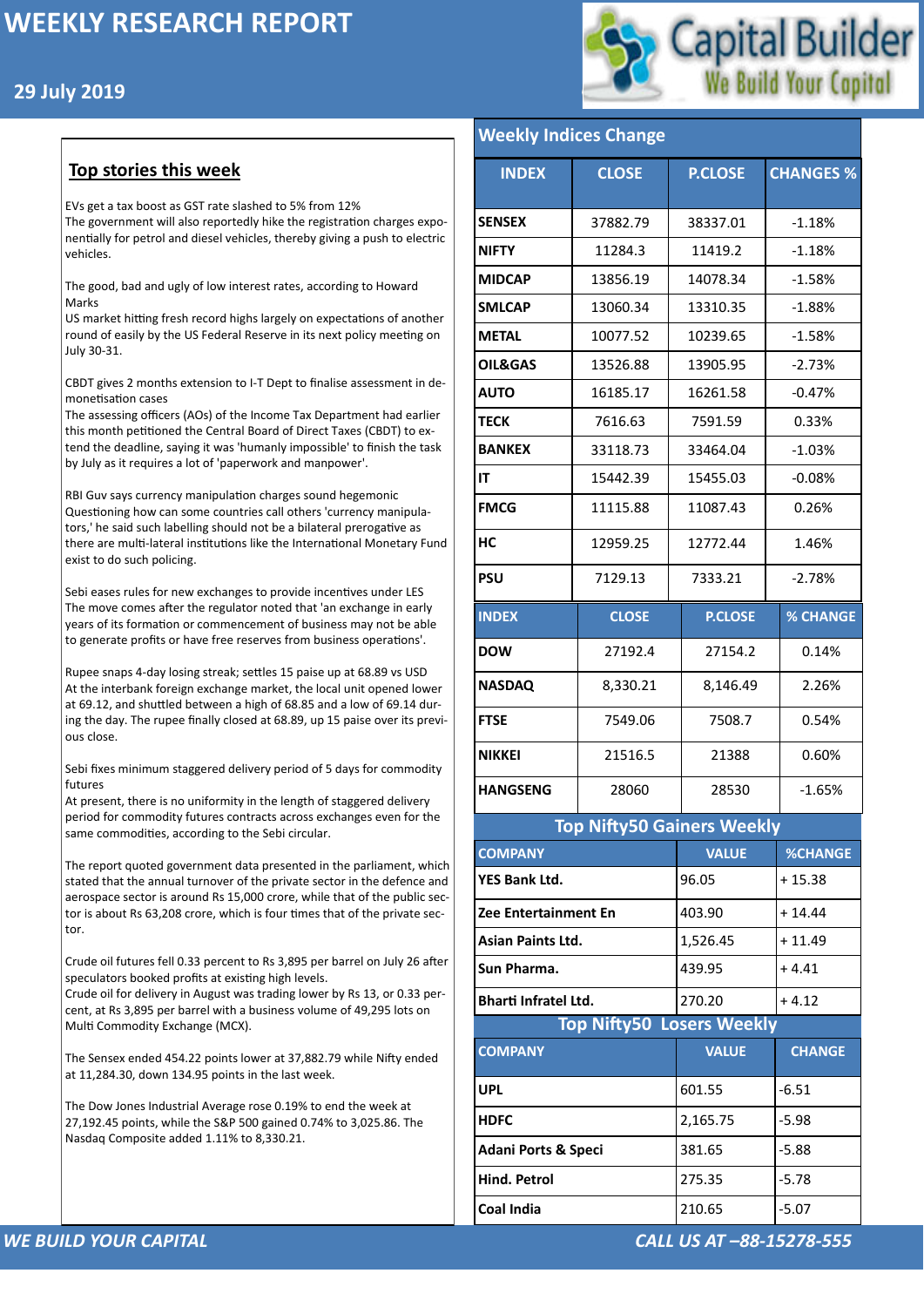## **29 July 2019**

## **Weekly Indices Recommendati**



|                                                          | <b>INDICES</b>    | S <sub>2</sub> | S <sub>1</sub> | <b>PIVOTS</b> | R1    | R2    |
|----------------------------------------------------------|-------------------|----------------|----------------|---------------|-------|-------|
|                                                          | <b>NIFTY</b>      | 11284          | 11418          | 11595         | 11729 | 11906 |
|                                                          | <b>BANK NIFTY</b> | 29749          | 31175          | 30772         | 31198 | 31796 |
| <b>WE BUILD YOUR CAPITAL</b><br>CALL US AT -88-15278-555 |                   |                |                |               |       |       |

**NIFTY**





**STRATEGIES:-** If nifty 50 index breaches minor support on the downside and closes below it we may see fresh break down and index can drag index towards major support on lower side around 11100 and if breaches minor resistance on the upside and closes above it we may see fresh breakout and index can head towards higher levels around 11500.

Currently nifty 50 index is trading Below 200 days exponential moving average and suggests long term trend is bearish. range for the week is seen from 11500 on upside and 11000 on downside.

**STRATEGIES:-** Technically on the daily charts we see minor support on the downside for NIFTY BANK index lies at 29000 levels, whereas minor resistance on the upside is capped around 29600-29800 levels.

If NIFTY BANK index breaches minor support on the downside and closes below it we may see fresh break down and index can drag index towards major support on lower side around 29100 and if breaches minor resistance on the upside and closes above it we may see fresh breakout and index can head towards higher levels around 30000. Currently NIFTY BANK index is trading below 200 days exponential moving average and suggests long term trend is bearish. range for the week is seen from 30000 on upside and 28800 on downside.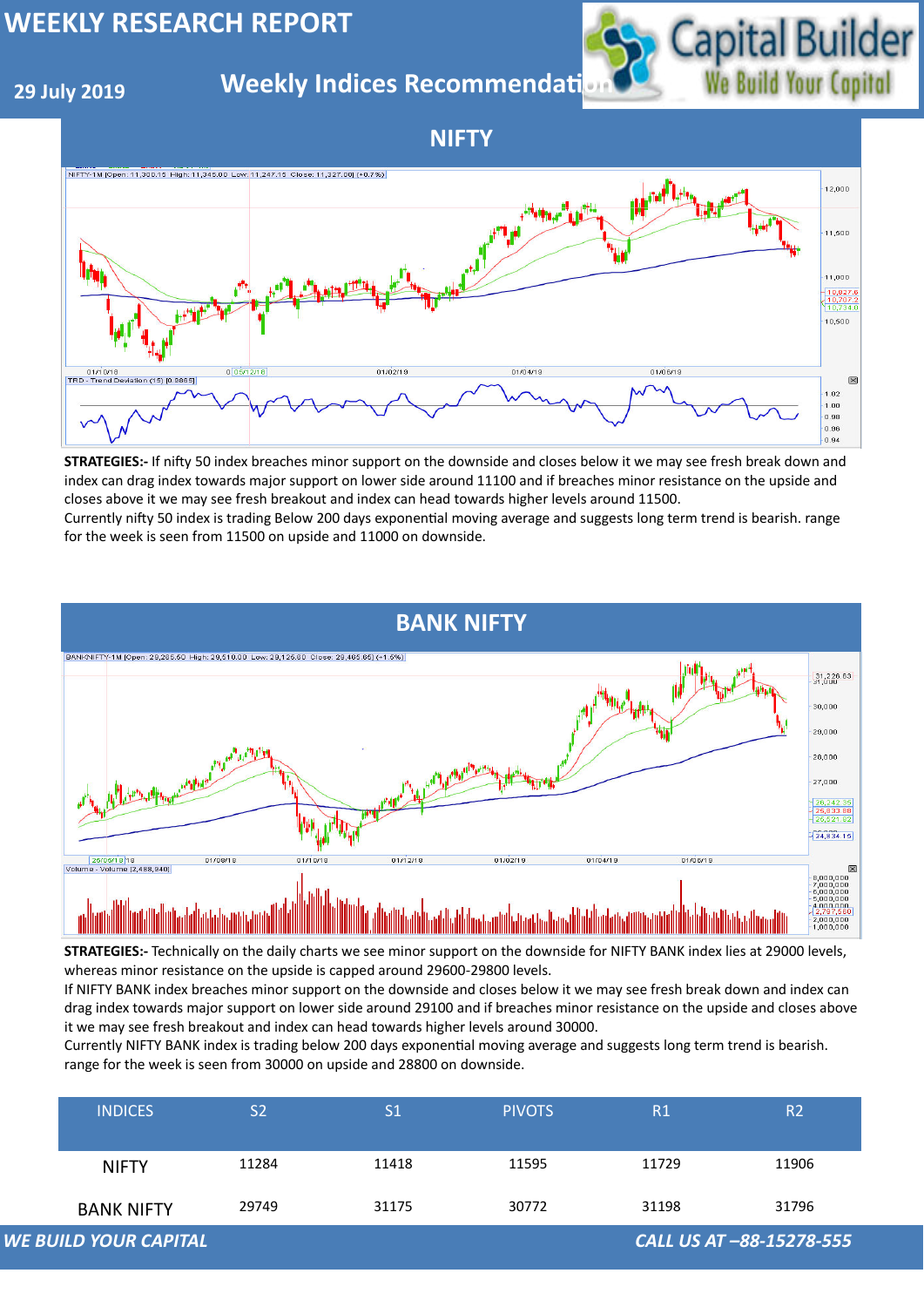

## **29 July 2019**

# **EQUITY CASH & FUTURE**

#### **STOCK RECOMMENDATIONS [FUTURE]**

- **1. DRREDDY**
- **2. SUNTV**





### **BTST CASH BUYING SCRIPT**

DRREDDY is looking BULLISH on charts we advise you to BUY ABOVE 2720 with a stop loss 2640 for the target of 2790-2880.

| <b>SCRIPT</b>         | <b>LEVEL</b> | <b>TGT</b>                        | <b>SL</b>                       |  |
|-----------------------|--------------|-----------------------------------|---------------------------------|--|
| <b>OBEROIRLTY</b>     | 550          | 600-650                           | 499                             |  |
|                       |              | <b>BTST FUTURES BUYING SCRIPT</b> |                                 |  |
| <b>SCRIPT</b>         | <b>LEVEL</b> | <b>TGT</b>                        | <b>SL</b>                       |  |
| <b>SPARC</b>          | 165          | 180                               | 149                             |  |
| WE BUILD YOUR CAPITAL |              |                                   | <b>CALL US AT -88-15278-555</b> |  |

SUNTV is looking BULLISH on charts. We advice you to BUY ABOVE 500 with a stop loss of 475 for the target of 530-560.